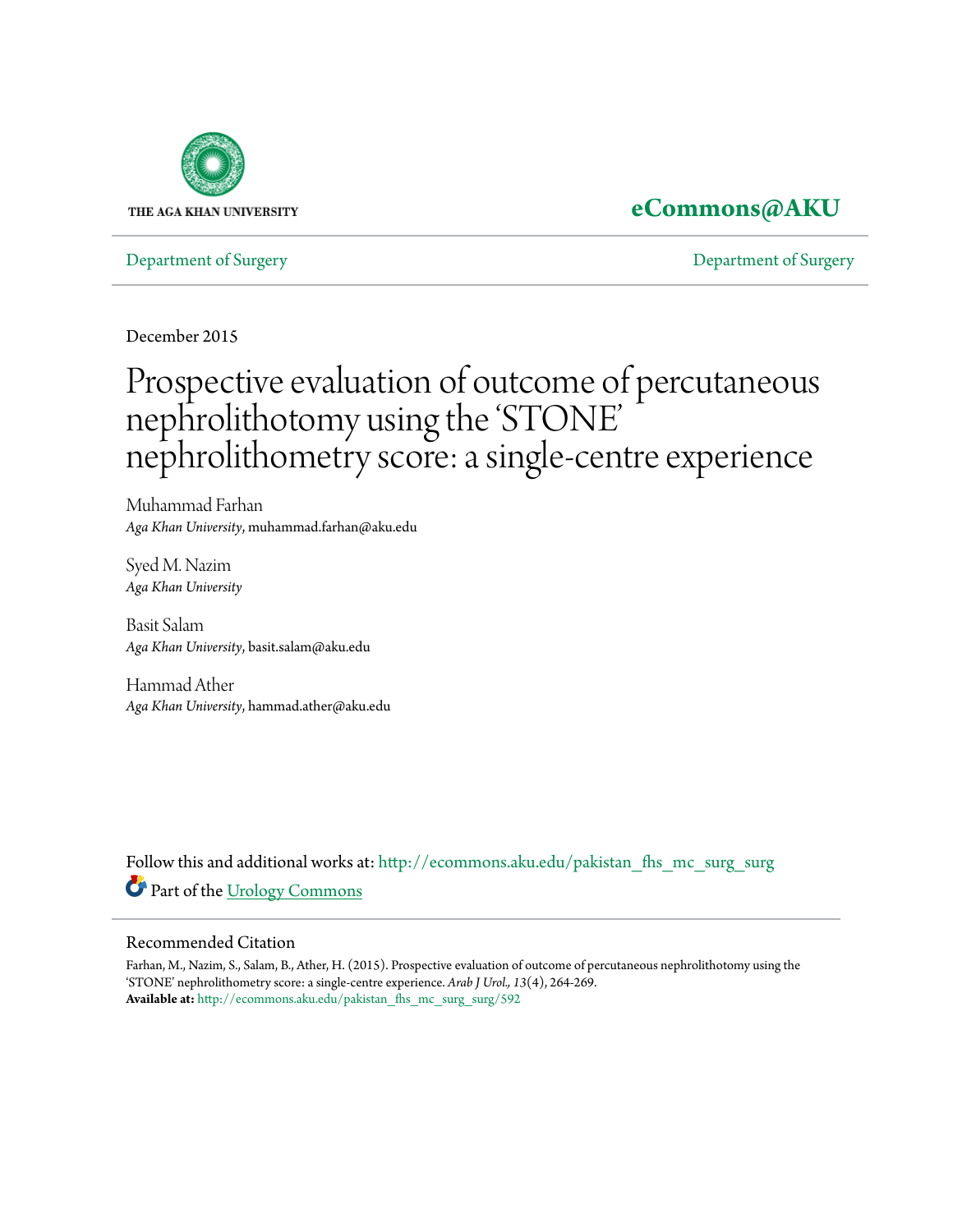

Arab Journal of Urology (Official Journal of the Arab Association of Urology)

[www.sciencedirect.com](http://www.sciencedirect.com/science/journal/2090598X)



## STONES/ENDOUROLOGY ORIGINAL ARTICLE

## Prospective evaluation of outcome of percutaneous CrossMark nephrolithotomy using the 'STONE' nephrolithometry score: A single-centre experience  $\mathbb{R}^{\mathbb{Z}}$



<sup>a</sup> Section of Urology, Department of Surgery, Aga Khan University, Karachi, Pakistan <sup>b</sup> Department of Radiology, Aga Khan University, Karachi, Pakistan

Received 4 June 2015, Received in revised form 2 July 2015, Accepted 22 July 2015 Available online 29 August 2015

#### **KEYWORDS**

Percutaneous nephrolithotomy; Urolithiasis; Scoring system; Outcome

#### ABBREVIATIONS

BMI, body mass index; CROES, Clinical Research Office of the Endo-Urological Society; PCNL, percutaneous nephrolithotomy; NCECT, non-contrast-

Abstract *Objective*: To assess the prediction of stone clearance and complications of percutaneous nephrolithotomy (PCNL) using the 'STONE' nephrolithometry score, assessing stone size, tract length (skin-to-stone distance), degree of obstruction, number of calyces involved and stone essence (density).

**Patients and methods:** This was a prospective study of patients undergoing singletract PCNL while prone, conducted at a university hospital. All patients had noncontrast-enhanced computed tomography within 3 weeks of the procedure. Only patients with a unilateral procedure and radio-opaque stones were included. The five variables of the STONE nephrolithometry score were calculated before the procedure. The stone-free rates were assessed with a plain abdominal film at 4 weeks and complications were graded using the modified Clavien system.

Results: In all, 107 patients were included in the final analysis. Overall, 80% of patients were rendered stone-free. Among the individual variables, a larger stone  $(P = 0.002)$  and the involvement of multiple calyces  $(P = 0.04)$  were associated with residual stones, while tract length (skin-to-stone distance), stone density and presence of hydronephrosis were not. Patients who were rendered stone-free had a statistically significant lower overall STONE score than those with residual stones, at 7.24 vs. 8.14

Peer review under responsibility of Arab Association of Urology.



<http://dx.doi.org/10.1016/j.aju.2015.07.006>

2090-598X 2015 Arab Association of Urology. Production and hosting by Elsevier B.V.

This is an open access article under the CC BY-NC-ND license ([http://creativecommons.org/licenses/by-nc-nd/4.0/\)](http://creativecommons.org/licenses/by-nc-nd/4.0/).

 $*$  This journal is partially supported by Karl Storz GmbH. That support had no influence on the peer-review of this paper, which was entirely independent of Karl Storz.

<sup>\*</sup> Corresponding author at: Urology Residency, Aga Khan University, PO Box 3500, Stadium Road, Karachi 74800, Pakistan. Tel.: +92 2134864778; fax: +92 2134934294.

E-mail address: [hammad.ather@aku.edu](mailto:hammad.ather@aku.edu) (M.H. Ather).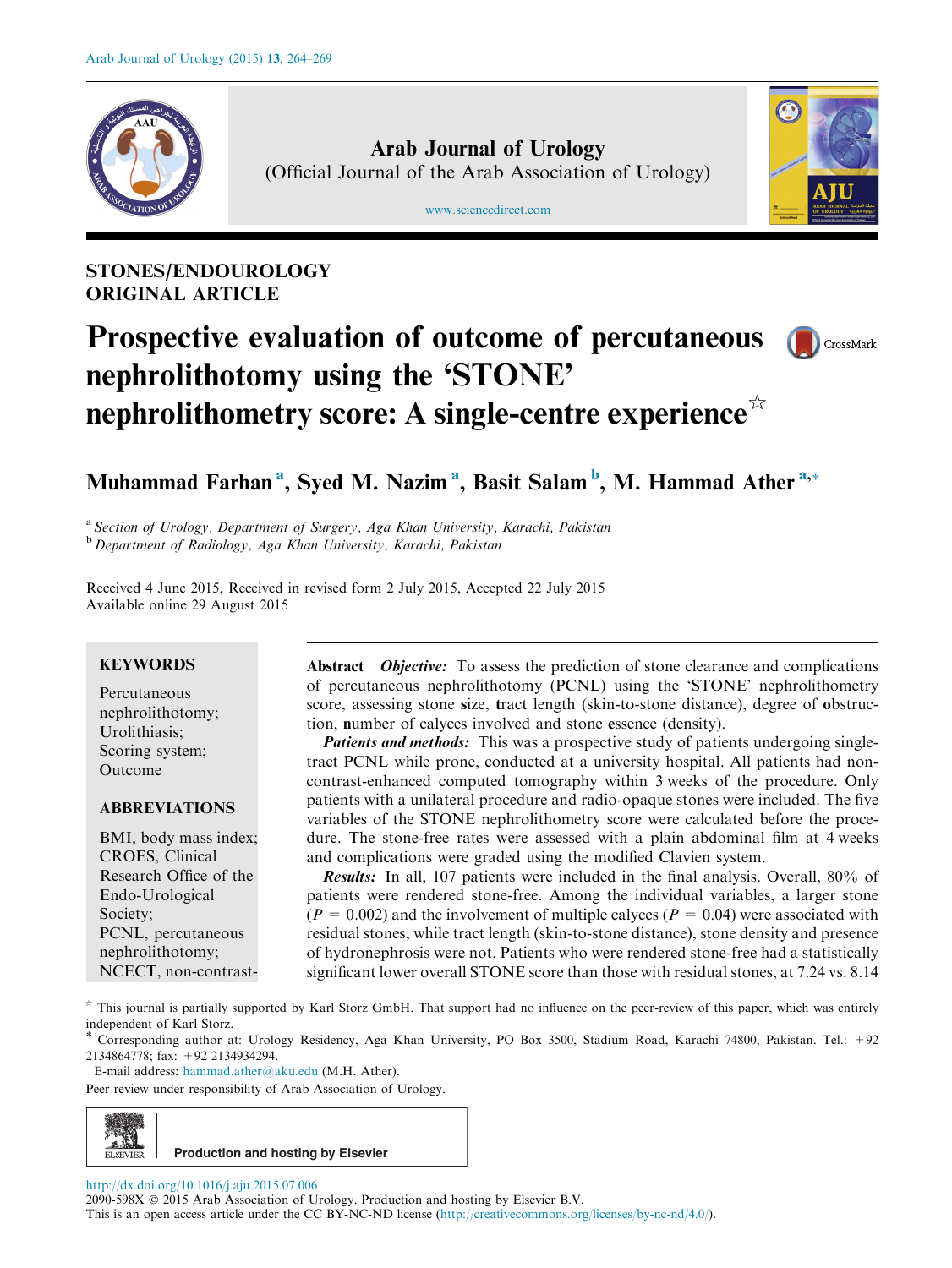[org/licenses/by-nc-nd/4.0/\)](http://creativecommons.org/licenses/by-nc-nd/4.0/).



#### Introduction

Despite the availability of guidelines for managing urolithiasis there is no widely accepted standardised system for classifying stones in the upper urinary tract [\[1\].](#page-5-0) With the marked increase in the incidence and prevalence of renal stones, the use of percutaneous nephrolithotomy (PCNL) is now considered as the standard treatment for large and complex renal stones [\[2,3\].](#page-5-0)

Recently, Okhunov et al. [\[4\]](#page-5-0) proposed a novel quantitative scoring system which integrates five components measured from non-contrast-enhanced CT (NCECT) images before surgery to provide a picture of the complexity that can affect the percutaneous management of renal calculi. The stone score is calculated using five variables, abbreviated as an acronym 'STONE'. These include stone size, tract length (skin-to-stone distance), degree of obstruction, number of calyces involved and stone essence (density). The scoring system can be used as a standard method for predicting the stone-free rate (SFR) after PCNL, and help in preoperative patient counselling, surgical planning and uniform academic reporting of the outcome. However, other investigators have not validated the study by Okhunov et al. [\[4\].](#page-5-0) Thus we prospectively analysed and report the use of the STONE nephrolithometry score for evaluating the outcome of PCNL.

#### Patients and methods

This was a prospective study conducted by the section of Urology at the Aga Khan University Hospital, Karachi, Pakistan. An institutional review board approved the study, and all adult patients  $(>18$  years) who underwent unilateral, single-tract PCNL for radio-opaque calculi, and had NCECT at our institute before surgery, were included. We excluded patients with radiolucent stones, bilateral renal stones, a history of previous surgery on the ipsilateral kidney, the presence of a nephrostomy tube or ureteric stent, active UTI, coagulopathy, skeletal deformity or special/abnormal anatomy of the upper tract (i.e., horseshoe kidney, PUJ obstruction, bifid or double system, etc.).

The demographic, clinical and operative data were collected and information including age, sex, body mass index (BMI), laterality, operative duration and hospital stay was prospectively collected. All patients had abdominal CT using a 64-slice machine (Aquilion, Toshiba Medical Systems, Shimoishigami, Otawara-Shi, Japan) within 3 weeks of PCNL, with 3-mm axial and reformatted 3-mm coronal sections evaluated on a picture-archiving computer system (View Pro-X version 4.0.6.2; Rogan-Delft, Veenendaal, Holland).

The CT variables proposed by Okhunov et al. [\[4\],](#page-5-0) i.e., stone size, tract length, degree and presence of obstruction (hydronephrosis), number of involved calyces and stone essence (density), were measured by one experienced radiologist. Each of the variables was scored according to the predefined system proposed by Okhunov et al., and the STONE nephrolithometry score calculated using the sum of individual variable scores.

All procedures were performed with the patient prone, using single-tract dilatation with Alken dilators under fluoroscopic guidance. The technique of PCNL was described earlier [\[5\]](#page-5-0). Stones were fragmented using either the Lithoclast<sup>™</sup> (Richard Wolf GmbH, Knittlingen, Germany), or simultaneous combined therapy with the Lithoclast and an ultrasonic lithotripter (Richard Wolf GmbH). The procedure was continued until no stone could be identified by both nephroscopic and fluoroscopic inspection. A flexible cystoscope  $(0^{\circ},$ 5 mm, 15 F, Karl Storz, Germany) and holmium-YAG laser (Lumenis Versapulse,  $265 \mu m$  fibre) was used to access difficult locations. The patients were assessed for the presence of any residual stone by follow-up imaging with a plain abdominal film, and a stone-free status was defined as complete clearance, with no visible fragments or stone fragments of  $\leq 2$  mm at 1 month after surgery.

Data were analysed statistically by univariate analysis, between stone-free and patients with residual stone. Student's t-test was used to compare continuous variables and the chi-squared test for categorical variables. In all tests,  $P < 0.05$  was considered to indicate significant differences. The primary outcome of the study was to determine the SFR and compare it with individual variables and the sum of the STONE score for clearance. The secondary outcome was to evaluate the ability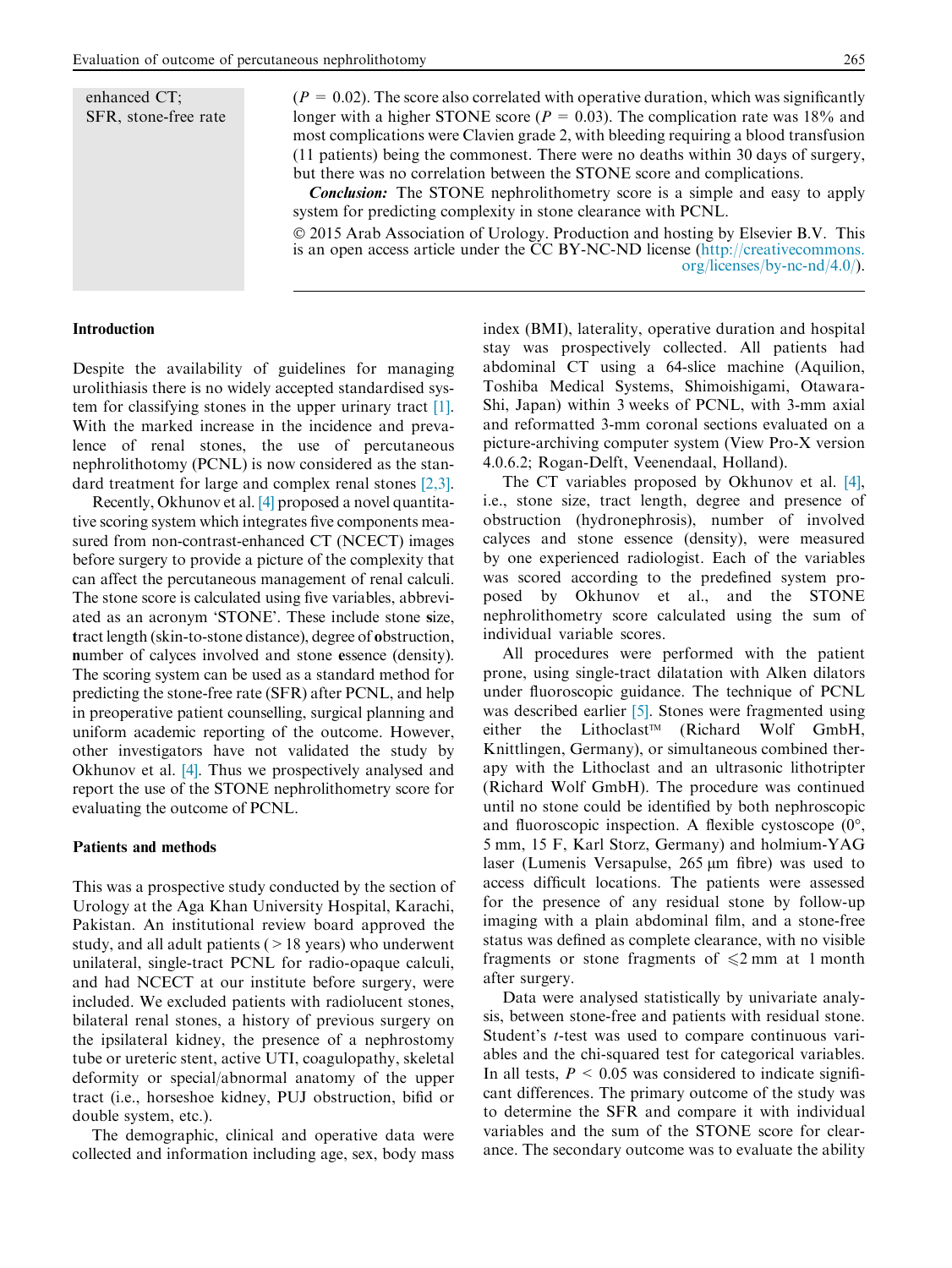| Variable, total, $n$ (%)     | Group, mean (SD) or $n$ (%) |                | $\boldsymbol{P}$ |
|------------------------------|-----------------------------|----------------|------------------|
|                              | Stone-free                  | Residual stone |                  |
| Outcome                      | 86 (80.4)                   | 21 (19.6)      |                  |
| Age, years                   | 45.3(17.0)                  | 44.6 (17.0)    | 0.860            |
| Gender                       |                             |                |                  |
| Male                         | 51 (77)                     | 15(23)         | 0.450            |
| Female                       | 35 (85)                     | 6(15)          |                  |
| BMI $(kg/m^2)$               | 28(5)                       | 26.3(3)        | 0.080            |
| Side                         |                             |                | 0.020            |
| Right, 55 (51)               | 49 (89)                     | 6(11)          |                  |
| Left, 52 (49)                | 37(71)                      | 15(29)         |                  |
| <b>STONE</b> score           | 7.24(1.5)                   | 8.14(2.0)      | 0.023            |
| Size $(mm^2)$                |                             |                | 0.002            |
| $0 - 399, 82(77)$            | 71 (87)                     | 11(13)         |                  |
| $400 - 799$ , 14 (13)        | 10                          | $\overline{4}$ |                  |
| $800 - 1599, 7(7)$           | $\sqrt{2}$                  | 5              |                  |
| $\geq 1600, 4(4)$            | 3                           | 1              |                  |
| Tract length (mm)            |                             |                | 0.306            |
| $<$ 100, 77 (72)             | 60 (78)                     | 17(22)         |                  |
| >100, 30(28)                 | 26 (87)                     | 4(13)          |                  |
| Obstruction                  |                             |                | 0.771            |
| None, 53 (50)                | 42 (79)                     | 11(21)         |                  |
| Severe, 54 (51)              | 44 (82)                     | 10(19)         |                  |
| No. of calyces involved      |                             | 0.040          |                  |
| $1-2, 59(55)$                | 52 (88)                     | 7(12)          |                  |
| 3, 32(28)                    | 24 (75)                     | 8(25)          |                  |
| Staghorn, 16 (15)            | 10                          | 6              |                  |
| 'Essence' (Hounsfield units) |                             |                | 0.350            |
| $<$ 950, 40 (37)             | 34 (85)                     | 6(15)          |                  |
| > 950, 67(63)                | 52 (78)                     | 15(22)         |                  |
| Length of stay (days)        | 3.9(2.1)                    | 3.8(1.1)       | 0.800            |
| Op. duration (min)           | 89.6 (20.7)                 | 101.2(27.3)    | 0.030            |

<span id="page-3-0"></span>Table 1 The demographic and clinical data of the 107 patients, and the stone characteristics used to calculate the STONE score.



Figure 1 A plot of the relationship between the individual STONE scores and the SFR.

of this scoring system to predict peri/postoperative complications within 30 days of the procedure. All complications were classified according to modified Clavien grading system.

#### Results

From April 2014 to September 2014, 167 patients were treated by PCNL and of these, 107 qualified for inclusion and were assessed in the final analysis. The mean (SD) age at presentation was 45.2 (17.5) years and the mean BMI was  $27.5$  (4.9) kg/m<sup>2</sup>. The study population

comprised mainly men (62%) and the side of the procedure was almost equal. The patients' demographics and stone characteristics evaluated for the STONE score are shown in Table 1.

Overall, 86 patients (80%) were rendered stone-free. Significantly many stones which were cleared were smaller than those that were not completely cleared. Among the individual variables, a larger stone ( $P = 0.002$ ) and involvement of multiple calyces ( $P = 0.04$ ) were associated with residual stones, while tract length, stone density and presence of hydronephrosis were not (Table 1). In all, 28% of patients had a longer tract  $(>100 \text{ mm})$ , of whom nearly 87% were stone-free, compared to  $80\%$  of those with shorter tracts ( $\leq 100$  mm;  $P = 0.306$ . Nearly half of the patients had hydronephrosis but the stone clearance rate was almost equal between them and those with no hydronephrosis  $(P = 0.771)$ . Nearly two-thirds of the patients had harder stones (>950 Hounsfield units) with a slightly lower SFR (78%) than the 85% in those with softer stones (<950 units;  $P = 0.35$ ). Patients who were rendered stone-free had a statistically significantly lower overall STONE score than those with residual stones  $(P = 0.02)$ . The score also correlated with the operative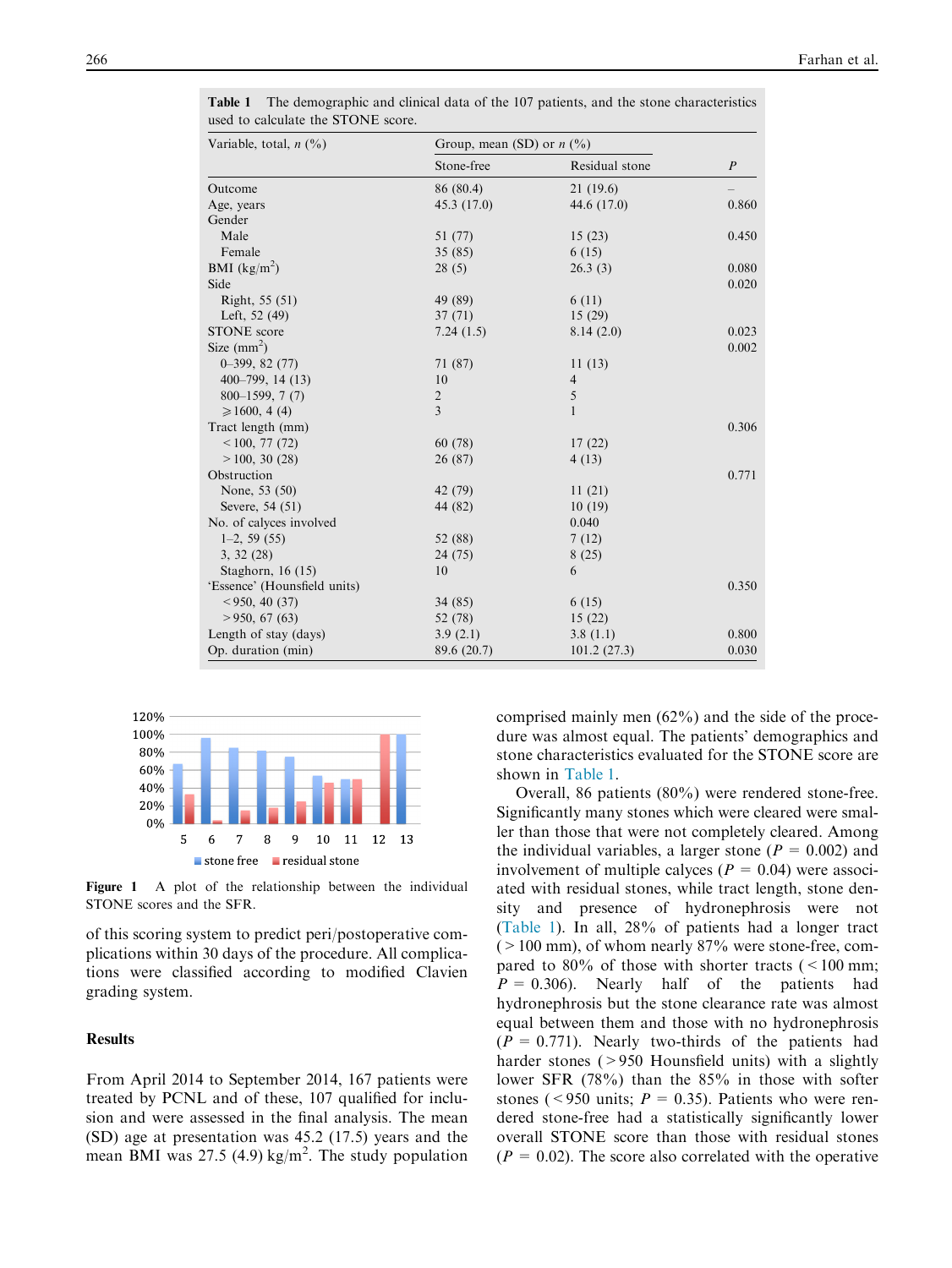Table 2 Complications of PCNL classified according to modified Clavien grading system.

|               | Grade Complication                                          |  |
|---------------|-------------------------------------------------------------|--|
|               | Transient elevation of creatinine                           |  |
|               | Blood transfusion                                           |  |
|               | Urine leakage $\leq$ 24 h                                   |  |
|               | Fever (UTI) requiring change of antibiotic                  |  |
| <sup>3a</sup> | Bleeding requiring Transfusion +                            |  |
|               | Angio-embolisation due to AV fistula or pseudo-<br>aneurysm |  |
|               | Urinary retention $+$ colic due to blood clots              |  |
| 3h            | Cystoscopic evacuation of clots                             |  |
|               | Prolonged leakage requiring JJ stenting                     |  |

duration, being significantly longer with a higher STONE score ( $P = 0.03$ ; [Table 1\)](#page-3-0).

[Fig. 1](#page-3-0) is a plot of the stone clearance rate with STONE score, and shows that rate decreased with increasing score, except for the overall score of 13 in one patient who had complete clearance.

Among patients with residual stones, six (29%) had additional treatments, with shock-wave lithotripsy in four and semi-rigid ureteroscopy and JJ stenting in one each. None of the patients had a repeat PCNL. Overall, 19 patients (18%) had peri/postoperative complications, including one of Clavien grade 1, 11 of Clavien grade 2, four of Clavien grade 3a, and three of Clavien grade 3b (Table 2). The most common complication was bleeding requiring a blood transfusion, in 11 patients. There were no deaths within 30 days of surgery, but there was no correlation between the STONE score and complications.

#### Discussion

In the general population the incidence of urolithiasis is 5–10%, and nearly 30% of the workload in an active urology department is related to treating urinary stones [\[6\].](#page-5-0) For large and complex kidney stones PCNL is an important surgical intervention, and its success depends on several variables. Some of these can be predicted before surgery, i.e., stone burden and upper tract anatomy, but success also depends on surgical experience [\[7\].](#page-5-0)

To establish an accurate diagnosis and to determine the optimum treatment and surgical planning, preoperative imaging is a critical step [\[8\].](#page-6-0) CT has become the leading imaging method for urolithiasis, providing high-resolution spatial imaging along with multiplanar reconstruction for the accurate determination of stone complexity, i.e., size and distribution, pelvicalyceal anatomy and anatomical relationship with other structures, hence contributing to surgical planning [\[9,10\]](#page-6-0).

Several scoring systems have been developed for predicting the SFR after shock-wave lithotripsy, retrograde intrarenal surgery and PCNL [\[11,12\].](#page-6-0) These have incorporated different variables that can influence success rates, but the imaging methods on which these systems are developed show some inconsistencies [\[13\].](#page-6-0)

The scoring systems in contemporary use for predicting the outcome of PCNL are Guy's stone score, the STONE nephrolithometry score, the Clinical Research Office Of Endo-Urological Society (CROES) nephrolithometric nomogram, and staghorn morphometry. These have attempted to incorporate important variables in an efficient and simple manner to quantify renal stone complexity [\[13\]](#page-6-0). An optimal scoring system should be quick, simple, reproducible and easily implemented, and must have a good correlation with SFRs and complications [\[14\].](#page-6-0) It also helps to define the complexity of the stone, and benefit not only patient counselling, but also auditing, training and revalidation, and comparison between different centres, surgeons and techniques by uniform and standardised reporting [\[15–18\].](#page-6-0)

The Guy's score and CROES nomograms were initially developed using abdominal plain films, while the staghorn morphometry score and STONE score were developed on the basis of CT findings of variables that can be obtained specifically from CT. The Guy's stone score includes stone number, location, presence of staghorn stones and abnormal anatomy to determine different grades, and it was reported that the SFR declined with increasing grades of complexity [\[14\].](#page-6-0) Mishra et al. [\[19\]](#page-6-0) proposed a classification system for staghorn stones using the stone volume and its distribution in the collecting system. This 'staghorn morphometry' requires CT urography and CT-based volumetric assessment software that is complex to adapt. This was done to improve the prediction of efficacy, reduce the morbidity, and to plan PCNL with respect to the requirement for tracts and stage(s) of PCNL. By contrast, Smith et al. [\[7\],](#page-5-0) based on a multivariate analysis, reported a nephrolithometric nomogram (CROES) that also takes into account patient and surgeon factors, i.e., previous surgery and the case volume of surgeons.

Okhunov et al. [\[4\]](#page-5-0) developed and validated the STONE score from preoperative NCECT, based on a Medline review of English-language studies from 1976 to 2012 and identifying clinically relevant variables affecting the outcomes of PCNL. This scoring system was externally validated in a multi-institutional study with 850 patients, and showed that the model was significantly associated with the SFR, overall complication rate, estimated blood loss, operative duration and length of hospital stay  $[20]$ . In contrast to the other scoring systems, the STONE score uses variables that are easy to calculate, derived from NCECT (most common diagnostic method used for evaluating patients with stone) and requires no specialised software.

In the present study, tract length, BMI and the degree of obstruction were not associated with a lower SFR. Others have reported that patients with a greater BMI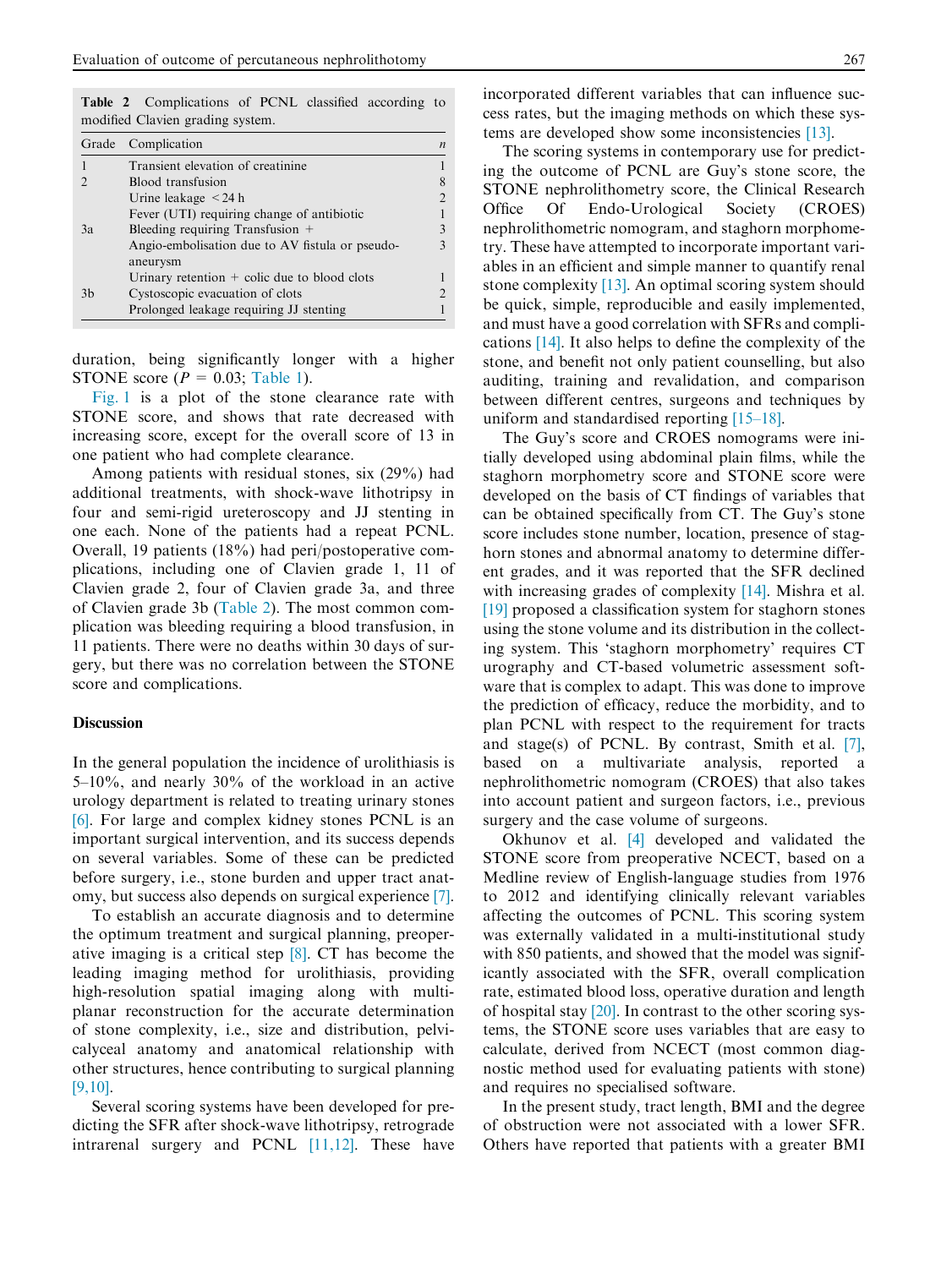<span id="page-5-0"></span>and consequently longer tract (skin-to-stone distance) will be technically challenging, and this could affect the peri-operative variables.

Zhu et al. [\[21\],](#page-6-0) in a multivariate analysis, showed that greater obstruction and consequent hydronephrosis lead to lower success rates. This variable was not significant in the present study, because although stone fragments might migrate and scatter from the original sites to the other remote areas of the collecting system, a dilated system is also easy to puncture.

The present patients were different from those assessed by Okhunov et al. [4], being younger and with a higher mean STONE score of 7.24, compared to 6.8 in their stone-free group, but a lower score of 8.14 vs. 9.7 in those with residual stone. The mean operative duration in the stone-free group was comparable to that reported by Okhunov et al., but it was shorter in those with residual stone. The complication rates were comparable.

Okhunov et al. [4] reported the STONE score to be highly predictive of the SFR, with an accuracy of 83.1% that was greater than any of the other individual variables. Similarly, in another study, Okhunov et al. [\[22\]](#page-6-0) reported an excellent interobserver reliability of the STONE system among medical students, urology residents, fellows and attending urologists.

We did not determine the accuracy of the score, nor did we assess the interobserver reliability, but we found this scoring system to correlate with the SFR, with lower scores predicting the likely probability of stone clearance. Although the difference between mean STONE score of the stone-free and residual-stone group was significant, it was small  $($  < 1 point). Similarly, a higher STONE score, with a more complex procedure, was correlated with a longer operation; it was not reflected in a greater likelihood of complications.

The CROES PCNL global study reported a success rate of 75.5% and a complication rate of 20.5% [3]. They proposed that a higher stone burden, and complexity, are associated with lower SFRs and higher complication rates. Our results are comparable with these results. The overall complication rate of 18% is comparable to contemporary series and most complications were minor (Clavien grade 1 and 2). There was bleeding requiring transfusion in 10% of patients, higher than the 5.7% reported in a multicentre study by CROES [3]. The possible reason for this higher transfusion rate could be a lower baseline haemoglobin level and consequently a lower reserve and threshold for transfusion. One of the most devastating complications of PCNL is injury to surrounding organs, most commonly large bowel injury [\[23\]](#page-6-0).

The main limitation of the present study was the relatively few patients included. For this reason, the vast majority of the patients (79 of 107) can be subclassified into those with a 'moderate complexity score of 6–8', according to the study of Okunov et al. [4], while only nine and 19 could be sub-classified into the 'low complexity' score of 3–5 and 'high complexity' score of 9–13, respectively. This might also explain why the difference between the stone-free patients and those with residual stone was  $\leq 1$  point. Interestingly, the lowcomplexity group had a SFR of 67%. This could be related to the expertise of three different urologists performing the procedure. However, this factor was not separately assessed in the present study. It was a single-centre study done within a short period with few patients. There was no correlation between the prevalence of complications and the STONE score, possibly because there were too few patients. A larger-scale multi-centre study should be undertaken to validate and confirm our results.

In conclusion, the STONE score is a simple and easy to apply system for predicting the complexity of the stone for PCNL, and stone clearance. Prospective studies with a larger sample are required to further confirm these findings.

#### Conflict of interest

None.

#### Source of funding

None.

#### References

- [1] [Choo MS, Jeong CW, Jung JH, Lee SB, Jeong H, Son H, et al.](http://refhub.elsevier.com/S2090-598X(15)00100-X/h0005) [External validation and evaluation of reliability and validity of](http://refhub.elsevier.com/S2090-598X(15)00100-X/h0005) [the S-ReSC scoring system to predict stone-free status after](http://refhub.elsevier.com/S2090-598X(15)00100-X/h0005) [percutaneous nephrolithotomy.](http://refhub.elsevier.com/S2090-598X(15)00100-X/h0005) PLoS One 2014;9:e83628.
- [2] European Association of Urology. Turk C, Knoll T, Petrik A, et al.  $EUA$  Guidelines on Urolithiasis. Available at  $\lt^{\text{http://}}$ [uroweb.org/guideline/urolithiasis/](http://uroweb.org/guideline/urolithiasis/)> [accessed June 2015].
- [3] [de la Rosette J, Assimos D, Desai M, Gutierrez J, Lingeman J,](http://refhub.elsevier.com/S2090-598X(15)00100-X/h0015) [Scarpa R, et al. The clinical research office of the endourological](http://refhub.elsevier.com/S2090-598X(15)00100-X/h0015) [society percutaneous nephrolithotomy global study: indications,](http://refhub.elsevier.com/S2090-598X(15)00100-X/h0015) [complications, and outcomes in 5803 patients.](http://refhub.elsevier.com/S2090-598X(15)00100-X/h0015) J Endourol  $2011:25:11-7$
- [4] [Okhunov Z, Friedlander JI, George AK, Duty BD, Moreira DM,](http://refhub.elsevier.com/S2090-598X(15)00100-X/h0020) [Srinivasan AK, et al. STONE nephrolithometry: novel surgical](http://refhub.elsevier.com/S2090-598X(15)00100-X/h0020) [classification system for kidney calculi.](http://refhub.elsevier.com/S2090-598X(15)00100-X/h0020) Urology 2013;81:1154–9.
- [5] [Haroon N, Nazim SM, Ather MH. Optimal management of](http://refhub.elsevier.com/S2090-598X(15)00100-X/h0025) [lower polar calyceal stone 15–20 mm.](http://refhub.elsevier.com/S2090-598X(15)00100-X/h0025) Korean J Urol 2013;54[:258–62](http://refhub.elsevier.com/S2090-598X(15)00100-X/h0025).
- [6] [Jeong CW, Jeong SJ, Hong SK, Lee SB, Ku JH, Byun SS, et al.](http://refhub.elsevier.com/S2090-598X(15)00100-X/h0030) [Nomograms to predict the pathological stage of clinically](http://refhub.elsevier.com/S2090-598X(15)00100-X/h0030) [localized prostate cancer in Korean men: comparison with](http://refhub.elsevier.com/S2090-598X(15)00100-X/h0030) [western predictive tools using decision curve analysis.](http://refhub.elsevier.com/S2090-598X(15)00100-X/h0030) *Int J Urol* 2012;19[:846–52](http://refhub.elsevier.com/S2090-598X(15)00100-X/h0030).
- [7] [Smith A, Averch TD, Shahrour K, Opondo D, Daels FP, Labate](http://refhub.elsevier.com/S2090-598X(15)00100-X/h0035) [G, et al. A nephrolithometric nomogram to predict treatment](http://refhub.elsevier.com/S2090-598X(15)00100-X/h0035) [success of percutaneous nephrolithotomy.](http://refhub.elsevier.com/S2090-598X(15)00100-X/h0035) J Urol 2013;190[:149–56](http://refhub.elsevier.com/S2090-598X(15)00100-X/h0035).